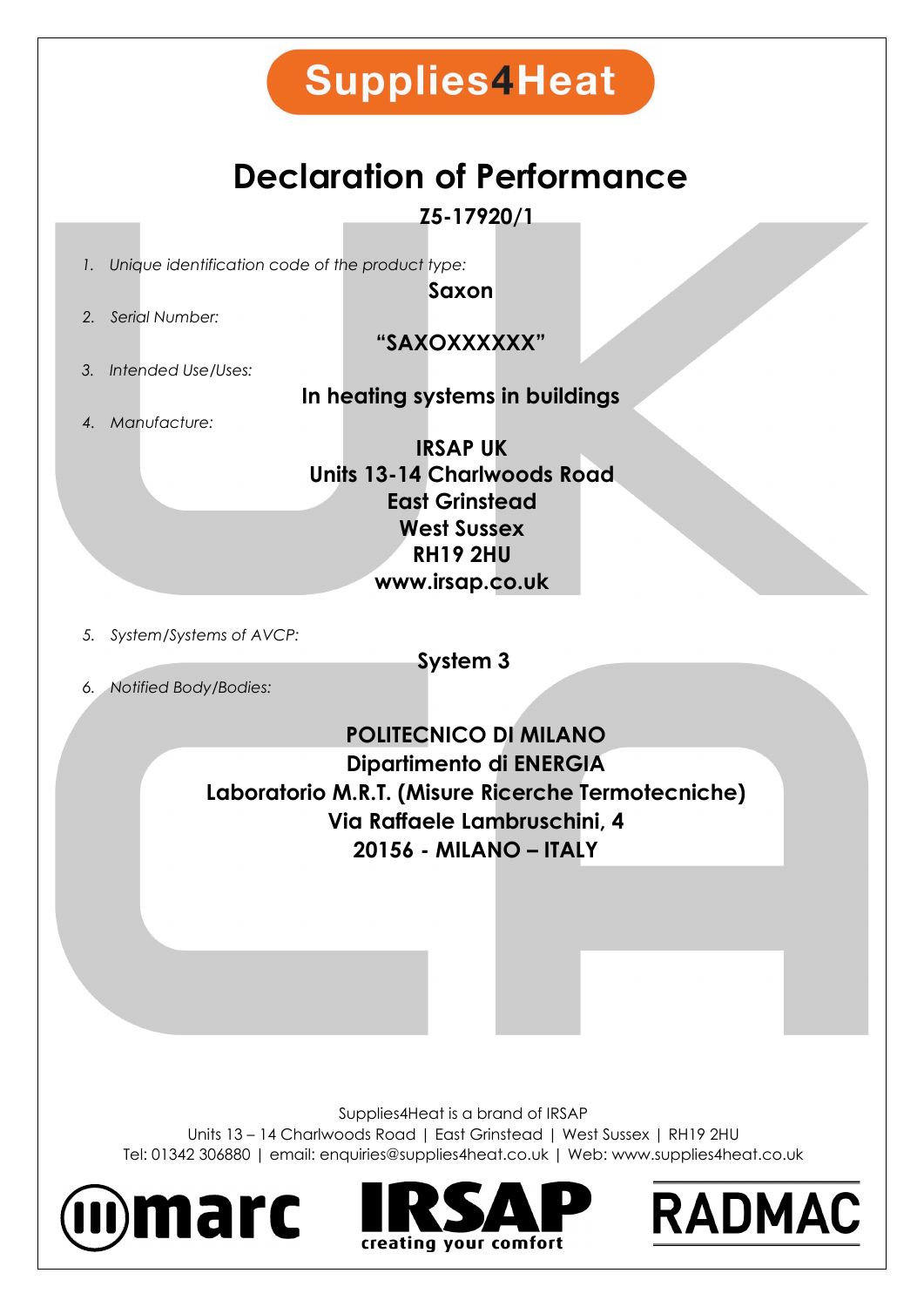# **Supplies4Heat**

#### 7. *Declared Performance:*

| <b>Essential Characteristics</b>                    | <b>Properties</b>                                                   | <b>Harmonised technical</b><br>specification |
|-----------------------------------------------------|---------------------------------------------------------------------|----------------------------------------------|
| Reaction to fire                                    | A <sub>1</sub>                                                      |                                              |
| Release of dangerous<br>substances                  | No Release                                                          |                                              |
| Maximum working pressure                            | 16 Bar                                                              |                                              |
| Pressure tightness                                  | No Leakage at 20.8 Bar                                              |                                              |
| Surface temperature<br>maximum                      | $120^{\circ}$ C                                                     | EN-442-1:2014                                |
| Resistance to pressure                              | No Breakage at 27 Bar                                               |                                              |
| Rated thermal outputs                               | See Table 1                                                         |                                              |
| Thermal output in different<br>operating conditions | $\Phi$ = $K_M$ x $\Delta$ T <sup>n</sup><br>$K_M$ & $n$ see table 1 |                                              |

Supplies4Heat is a brand of IRSAP

Units 13 – 14 Charlwoods Road | East Grinstead | West Sussex | RH19 2HU Tel: 01342 306880 | email: enquiries@supplies4heat.co.uk | Web: www.supplies4heat.co.uk